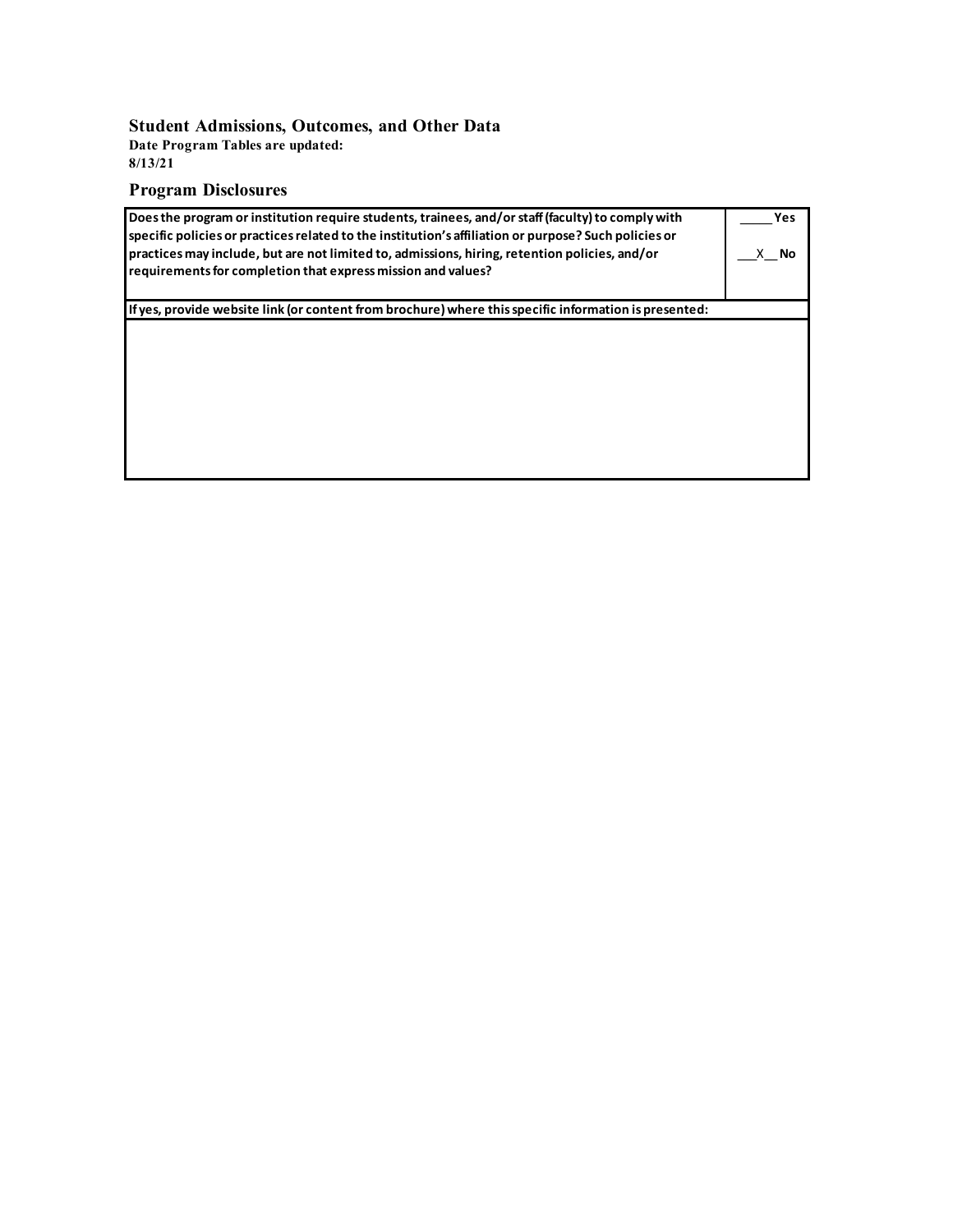#### **Time to Completion for all students entering the program**

|                                                                          |      |               |      |               |      |               |      |               |  | <b>Year in which Degrees were Conferred</b> |  |               |              |               |       |               |     |               |           |               |              |               |
|--------------------------------------------------------------------------|------|---------------|------|---------------|------|---------------|------|---------------|--|---------------------------------------------|--|---------------|--------------|---------------|-------|---------------|-----|---------------|-----------|---------------|--------------|---------------|
| Outcome                                                                  |      | 2011-2012     |      | 2012-2013     |      | $2013 - 2014$ |      | 2014-2015     |  | $2015 - 2016$                               |  | 2016-2017     |              | 2017-2018     |       | 2018-2019     |     | 2019-2020     | 2020-2021 |               | <b>Total</b> |               |
| Total number of students with doctoral degree conferred<br>on transcript | 10   |               |      |               |      |               | 10   |               |  |                                             |  |               |              |               |       |               |     |               |           |               | 62           |               |
| Mean number of years to complete the program                             | 5.46 |               | 4.76 |               | 4.87 |               | 5.63 |               |  | 4.33                                        |  | 5.22          | <sub>t</sub> |               | 6.388 |               | 5.5 |               | 5.33      |               | 5.321        |               |
| Median number of years to complete the program                           |      | 33            |      |               |      |               |      |               |  |                                             |  |               |              |               |       |               |     |               | 5.165     |               |              |               |
| <b>Time to Degree Ranges</b>                                             |      | $\frac{0}{2}$ |      | $\frac{6}{9}$ |      | $\frac{0}{0}$ |      | $\frac{0}{2}$ |  | $\frac{0}{2}$                               |  | $\frac{0}{2}$ | N            | $\frac{9}{6}$ |       | $\frac{0}{2}$ |     | $\frac{9}{6}$ |           | $\frac{1}{2}$ |              | $\frac{1}{2}$ |
| Students in less than 5 years                                            |      | 40            |      |               |      | 40            |      | 30            |  |                                             |  | 50            |              | 33            |       | $\theta$      |     |               |           |               |              | 34            |
| Students in 5 years                                                      |      | 10            |      |               |      | 40            |      | 20            |  | 29                                          |  |               |              |               |       | 33            |     | 50            |           | 75            | 18           | 29            |
| Students in 6 years                                                      |      | 20            |      | 14            |      | 20            |      | 20            |  |                                             |  |               |              | 33            |       | 33            |     | 50            |           | 25            |              | $^{\circ}$ 1  |
| Students in 7 years                                                      |      | 10            |      |               |      |               |      | 30            |  |                                             |  |               |              |               |       |               |     |               |           |               |              |               |
| Students in more than 7 years                                            |      | 20            |      |               |      |               |      |               |  |                                             |  |               |              | 33            |       |               |     |               |           |               |              |               |

\*The program's first Ph.D. degrees were conferred in 2010.

For program admissions policies that allow students to enter with credit for prior graduate work please refer to the CP Student Handbook, in the Advising Procedures section, by going to the current students' tab at: http://www.unco.edu/cebs/applied-psychology-counselor-education/counseling-psychology/doctor-of-philosophy/

Please note. In January 2010, the Counseling Psychology doctoral program became an APA-accredited Ph.D. program. Prior to this, our program was an APA-accredited Psy.D. program since 1995. We are now only a Ph.D. program. The program's first Ph.D. degrees were conferred in 2010.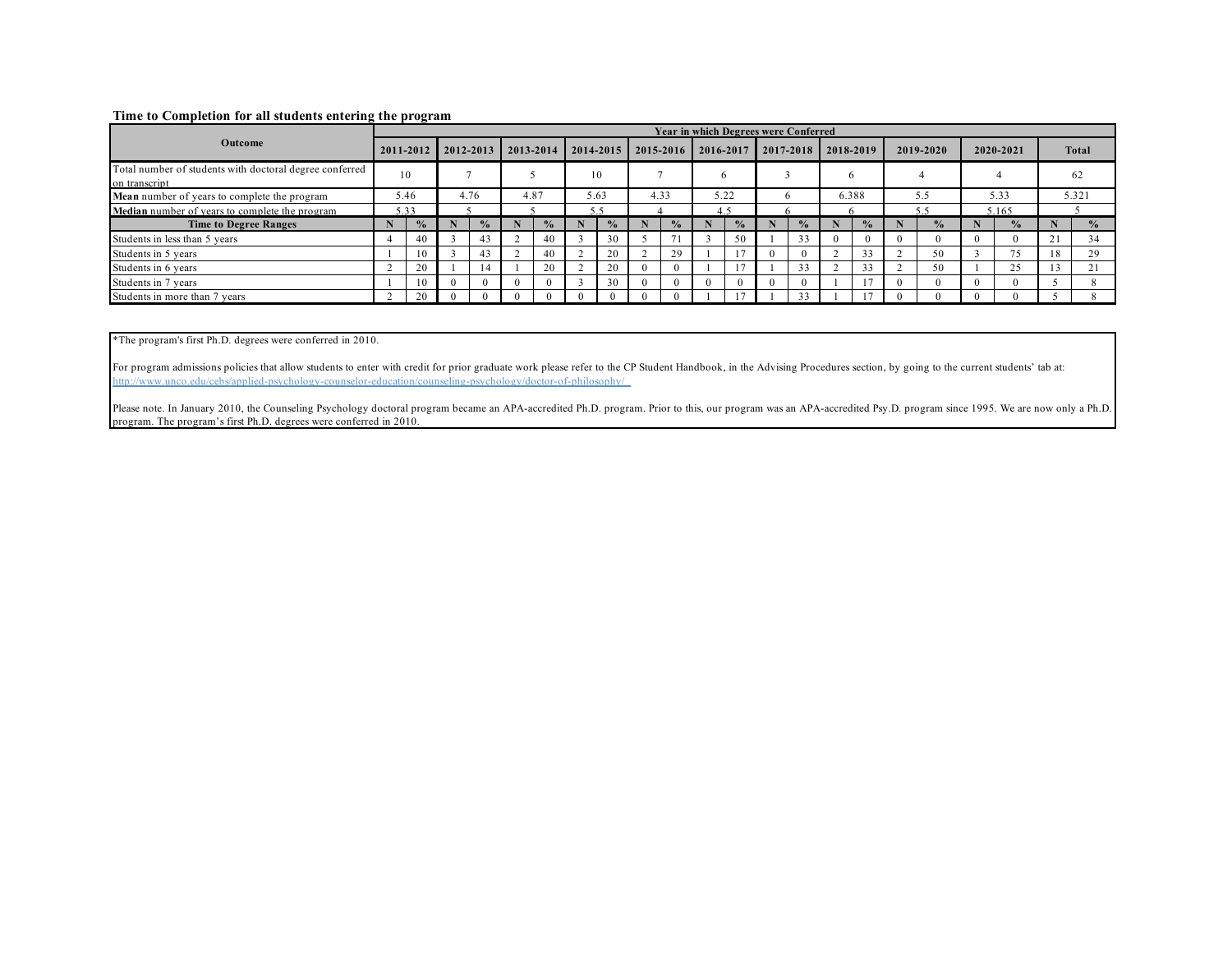# **Program Costs**

| <b>Description</b>                                                                                           | 2021-2022 $1^{st}$ -year<br><b>Cohort Cost</b> |
|--------------------------------------------------------------------------------------------------------------|------------------------------------------------|
| Tuition for full-time students (in-state)                                                                    | \$20,550                                       |
| Tuition for full-time students (out-of-state)                                                                | \$38,880                                       |
| Tuition per credit hour for part-time students (if applicable enter amount; if<br>not applicable enter "NA") | \$685                                          |
| University/institution fees or costs                                                                         | \$3,189                                        |
| Additional estimated fees or costs to students (e.g. books, travel, etc.)                                    | \$800                                          |

*Note.* Tuition per credit hour for part-time students is based on in-state tuition cost; see the cost and tuition calculator websites below for tuition per credit hour for part-time out-of-state students.

The cost of attending UNC varies depending upon residency status and the number of credits taken in a semester. The above tuition cost for full-time students is based on 12 credit hours each semester and 6 credit hours per summer (i.e., 30 credits total). The "university/institution fees or costs" listed include student fees based on 30 credits take each year.

The Counseling Psychology Program is a member of the Western Interstate Commission for Higher Education's (WICHE) Western Regional Graduate Program. What membership in the WRGP means is that applicants who are residents of 15 western states (Alaska, Arizona, California, Colorado, Hawaii, Idaho, Montana, Nevada, New Mexico, North Dakota, Oregon, South Dakota, Utah, Washington, and Wyoming) can qualify for resident tuition status starting their first year in the program. Applicants who are US citizens, but residents from other states would need to pay nonresident tuition their first year on campus but could then qualify for resident tuition status after 1 year in Colorado. International students currently remain classified as nonresidents throughout their degree program. Current information regarding tuition and fees can be found on the Costs website by going to: http://www.unco.edu/costs/

For more information regarding the Western Interstate Commission for Higher Education (WICHE) go to: http://www.wiche.edu/. For more information regarding WICHE's Western Regional Graduate Programs (WRGP) go to: http://wrgp.wiche.edu/

Students are eligible for federal loans, scholarships and grants. In the past 10 years all incoming students, second year students, and the majority of other returning students were offered assistantships through the program which paid for a portion of the student's tuition and gave a stipend (contingent on performance). Some students obtained assistantships across the campus (e.g., Career Services, Disability Support Services, University 101, Cultural Centers, School of Psychological Sciences). For more information regarding financial aid, please refer to http://www.unco.edu/ofa/index.asp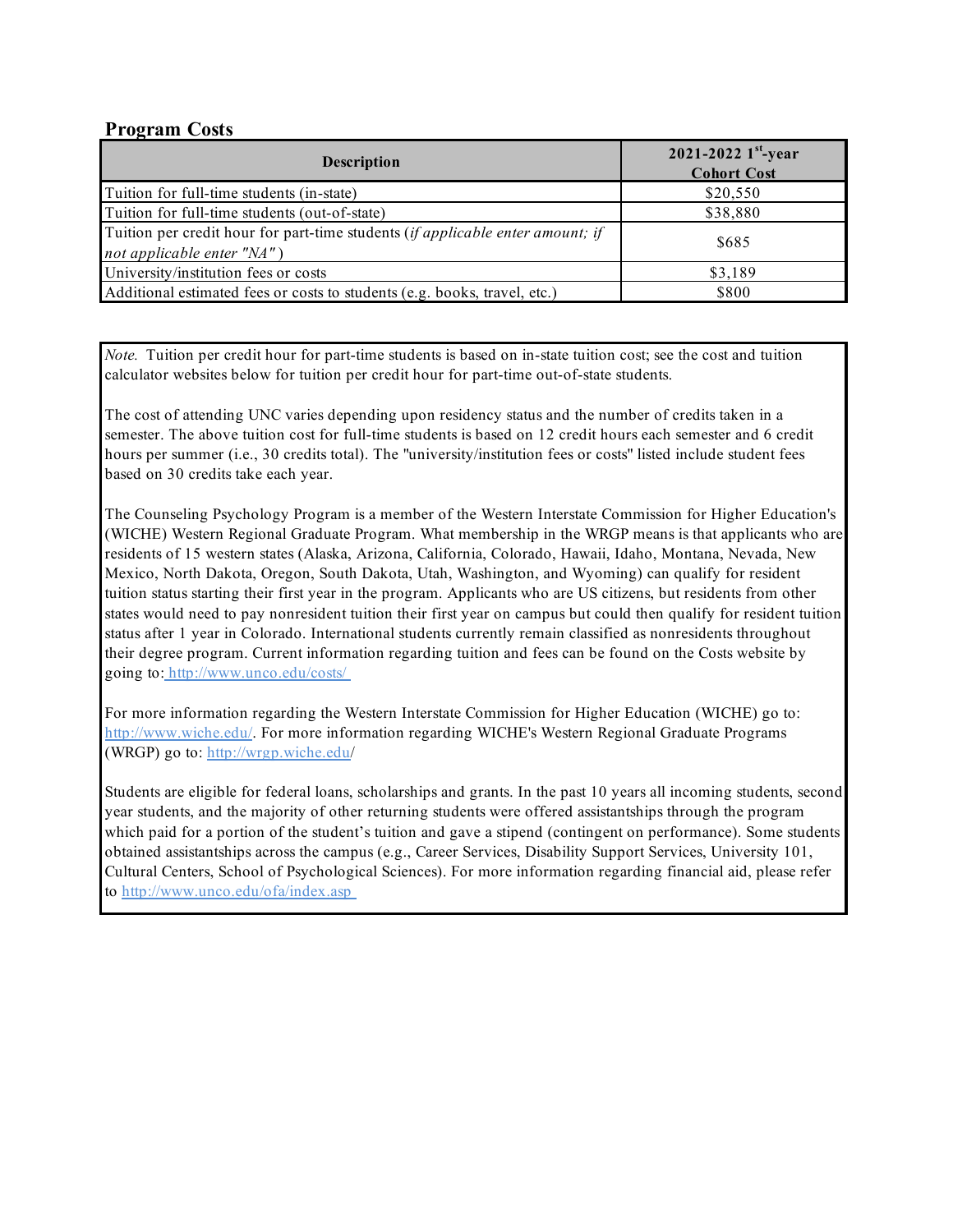#### **Internship Placement - Table 1**

|                                                                                                                                      |               |               |          |               |                |                          |          |                          |          | <b>Year Applied for Internship</b> |                |                          |              |                          |          |                          |          |               |           |                          |
|--------------------------------------------------------------------------------------------------------------------------------------|---------------|---------------|----------|---------------|----------------|--------------------------|----------|--------------------------|----------|------------------------------------|----------------|--------------------------|--------------|--------------------------|----------|--------------------------|----------|---------------|-----------|--------------------------|
| Outcome                                                                                                                              |               | 2011-2012     |          | 2012-2013     |                | 2013-2014                |          | 2014-2015                |          | 2015-2016                          |                | 2016-2017                |              | 2017-2018                |          | 2018-2019                |          | 2019-2020     | 2020-2021 |                          |
|                                                                                                                                      | N             | $\frac{0}{0}$ | N        | $\frac{0}{0}$ |                | $\frac{0}{2}$            |          | $\frac{0}{0}$            | N        | $\frac{0}{6}$                      |                | $\frac{0}{0}$            | N            | $\frac{0}{2}$            | N        | $\frac{0}{0}$            | N        | $\frac{0}{0}$ |           | $\frac{0}{0}$            |
| Students who obtained APA/CPA-accredited internships                                                                                 | 5             | 100           | 6        | 67            |                | 100                      | 8        | 100                      | 5        | 83                                 | $\overline{4}$ | 100                      |              | 100                      | 5        | 100                      |          | 100           | 12        | 100                      |
| Students who obtained APPIC member internships that<br>were not APA/CPA-accredited (if applicable)                                   | $\Omega$      | $\theta$      | $\theta$ | $\theta$      | $\theta$       | $\theta$                 | $\Omega$ | $\theta$                 |          |                                    |                | $\theta$                 | $\theta$     | $\theta$                 |          | $\theta$                 |          | $\Omega$      | $\theta$  | $\theta$                 |
| Students who obtained other membership organization<br>internships (e.g. CAPIC) that were not APA/CPA-<br>accredited (if applicable) | $\Omega$      | $\theta$      | $\theta$ | $\theta$      | $\theta$       | $\theta$                 | $\theta$ | $\theta$                 | $\theta$ | $\Omega$                           | $\Omega$       | $\theta$                 | $\mathbf{0}$ | $\theta$                 | $\theta$ | $\theta$                 | $\theta$ | $\theta$      | $\theta$  | $\Omega$                 |
| Students who obtained internships conforming to CDSPP<br>guidelines that were not APA/CPA-accredited (if<br><i>applicable</i> )      | $\Omega$      | $\Omega$      | $\Omega$ | $\Omega$      | $\theta$       | $\theta$                 | $\Omega$ | $\Omega$                 | $\theta$ | $\Omega$                           |                |                          |              | $\theta$                 |          | $\theta$                 |          | $\Omega$      |           | $\Omega$                 |
| Students who obtained other internships that were not<br>APA/CPA-accredited (if applicable)                                          | $\Omega$      | $\theta$      |          |               | $\theta$       | $\theta$                 | $\Omega$ | $\theta$                 | $\theta$ | $\Omega$                           |                |                          | $\theta$     | $\theta$                 |          | $\theta$                 | $\theta$ | $\Omega$      |           | $\theta$                 |
| Students who obtained any internship                                                                                                 | $\mathcal{L}$ | 100           |          | 78            | $\overline{ }$ | 100                      | 8        | 100                      | 6        | 100                                | 4              | 100                      | 3            | 100                      | 5        | 100                      |          | 100           | 12        | 100                      |
| Students who sought or applied for internships including<br>those who withdrew from the application process                          | 5             |               | 9        |               | $\overline{ }$ | $\overline{\phantom{a}}$ | 8        | $\overline{\phantom{a}}$ | 6        | . .                                | $\overline{4}$ | $\overline{\phantom{a}}$ | 3            | $\overline{\phantom{a}}$ | 5        | $\overline{\phantom{a}}$ |          |               | 12        | $\overline{\phantom{a}}$ |

#### **Internship Placement - Table 2**

|                                                                                                              |  |               |          |               |          |               |          |                |          |               | <b>Year Applied for Internship</b> |               |          |                          |          |           |          |               |           |               |
|--------------------------------------------------------------------------------------------------------------|--|---------------|----------|---------------|----------|---------------|----------|----------------|----------|---------------|------------------------------------|---------------|----------|--------------------------|----------|-----------|----------|---------------|-----------|---------------|
| <b>Outcome</b>                                                                                               |  | 2011-2012     |          | 2012-2013     |          | 2013-2014     |          | $12014 - 2015$ |          | 2015-2016     |                                    | 2016-2017     |          | 2017-2018                |          | 2018-2019 |          | 2019-2020     | 2020-2021 |               |
|                                                                                                              |  | $\frac{0}{2}$ |          | $\frac{0}{2}$ |          | $\frac{0}{2}$ |          | $\frac{0}{2}$  |          | $\frac{0}{2}$ |                                    | $\frac{0}{2}$ |          | $\frac{0}{2}$            |          | $\%$      |          | $\frac{0}{2}$ |           | $\frac{0}{2}$ |
| Students who sought or applied for internships including<br>those who with drew from the application process |  |               | Q        |               |          | -             |          | -              | h        |               | 4                                  |               |          | $\overline{\phantom{0}}$ |          |           |          |               |           |               |
| Students who obtained paid internships                                                                       |  | 100           |          | 100           |          | 100           |          | 100            |          | 100           |                                    | 100           |          | 100                      |          | 100       |          | 100           |           | 100           |
| Students who obtained half-time internships* (if<br><i>applicable</i> )                                      |  | $\theta$      | $\Omega$ | $\Omega$      | $\Omega$ | $\theta$      | $\Omega$ | $\theta$       | $\theta$ | $\left($      | $\Omega$                           |               | $\theta$ | $\theta$                 | $\Omega$ |           | $\Omega$ |               |           |               |

\* Cell should only include students who applied for internship and are included in applied cell count from "Internship Placement – Table 1"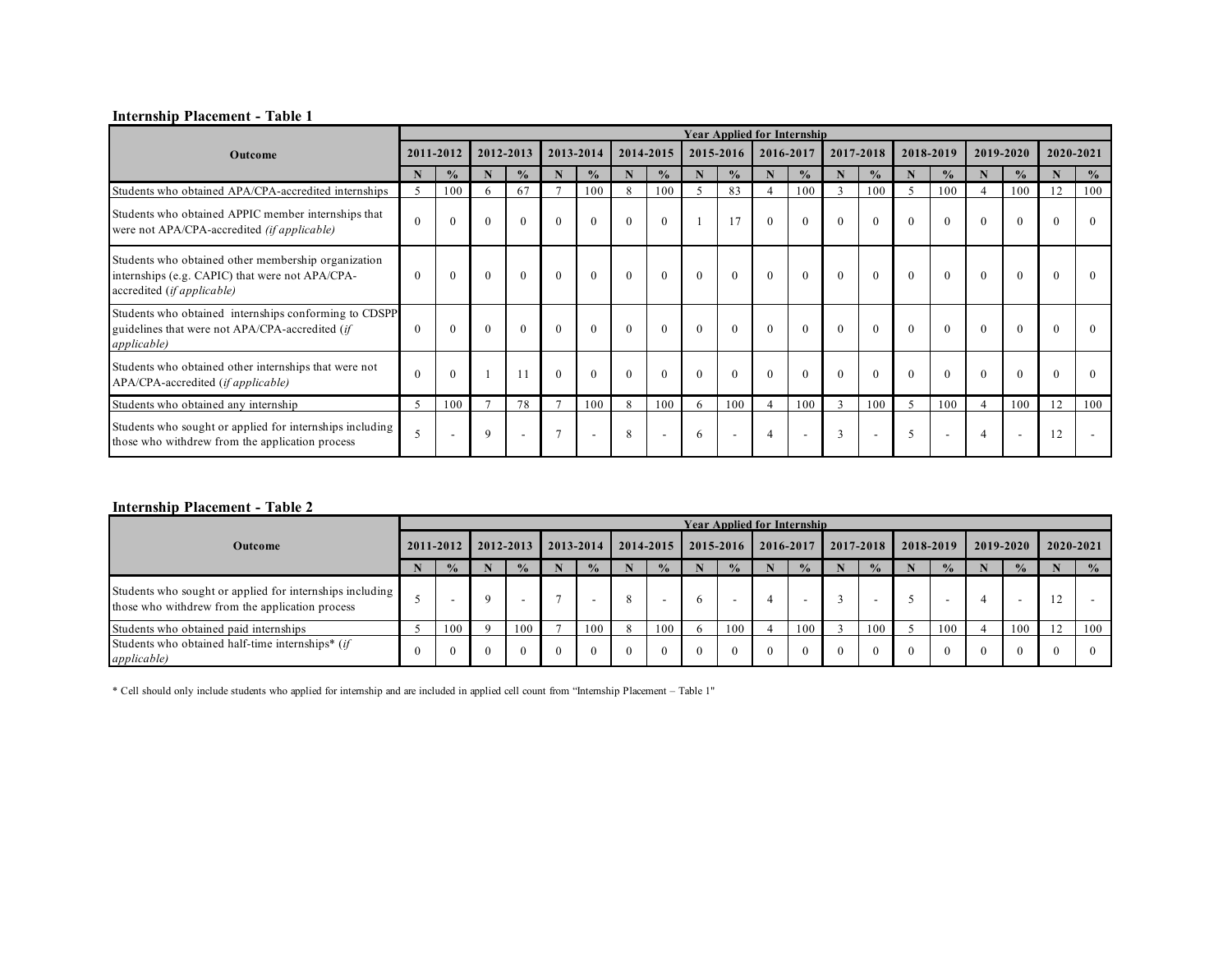### **Attrition**

|                                                                                          |                |                          |                |                          |                |                          |              |                          |           |                          | <b>Year of First Enrollment</b> |                          |           |                          |              |                          |              |                          |           |               |
|------------------------------------------------------------------------------------------|----------------|--------------------------|----------------|--------------------------|----------------|--------------------------|--------------|--------------------------|-----------|--------------------------|---------------------------------|--------------------------|-----------|--------------------------|--------------|--------------------------|--------------|--------------------------|-----------|---------------|
| <b>Variable</b>                                                                          | 2011-2012      |                          | 2012-2013      |                          | 2013-2014      |                          | 2014-2015    |                          | 2015-2016 |                          | 2016-2017                       |                          | 2017-2018 |                          | 2018-2019    |                          | 2019-2020    |                          | 2020-2021 |               |
|                                                                                          |                | $\frac{0}{0}$            |                | $\frac{0}{0}$            |                | $\frac{0}{0}$            |              | $\frac{0}{0}$            |           | $\frac{0}{0}$            |                                 | $\frac{0}{0}$            |           | $\frac{0}{0}$            |              | $\frac{0}{2}$            |              | $\frac{0}{2}$            |           | $\frac{0}{0}$ |
| Students for whom this is the<br>year of first enrollment (i.e. new<br>students)         | $\overline{ }$ | $\overline{\phantom{0}}$ | $\overline{ }$ | $\overline{\phantom{0}}$ | $\overline{ }$ | $\overline{\phantom{0}}$ | $\mathbf{a}$ | $\overline{\phantom{0}}$ | 8         | $\overline{\phantom{0}}$ | 10                              | $\overline{\phantom{0}}$ | 12        | $\overline{\phantom{0}}$ | 8            | $\overline{\phantom{0}}$ | $\mathbf{r}$ | $\overline{\phantom{0}}$ | 9         |               |
| Students whose doctoral degrees<br>were conferred on their<br>transcripts                |                | 71                       | $\overline{ }$ | 100                      | 6              | 86                       | 4            | 67                       | 4         | 50                       |                                 | 10                       |           |                          |              | $\theta$                 | $\Omega$     |                          | 0         | $\Omega$      |
| Students still enrolled in<br>program                                                    |                |                          |                | $\Omega$                 |                | $\Omega$                 |              |                          |           | 13                       | $\overline{ }$                  | 70                       |           | 92                       | $\mathbf{r}$ | 88                       | $\mathbf{r}$ | 100                      | 9         | 100           |
| Students no longer enrolled for<br>any reason other than conferral<br>of doctoral degree |                | 29                       | $\theta$       | $\theta$                 |                | 14                       |              | 17                       | 3         | 38                       | $\overline{2}$                  | 20                       |           | 8                        |              | 13                       | $\theta$     | $\Omega$                 | $\Omega$  | $\Omega$      |